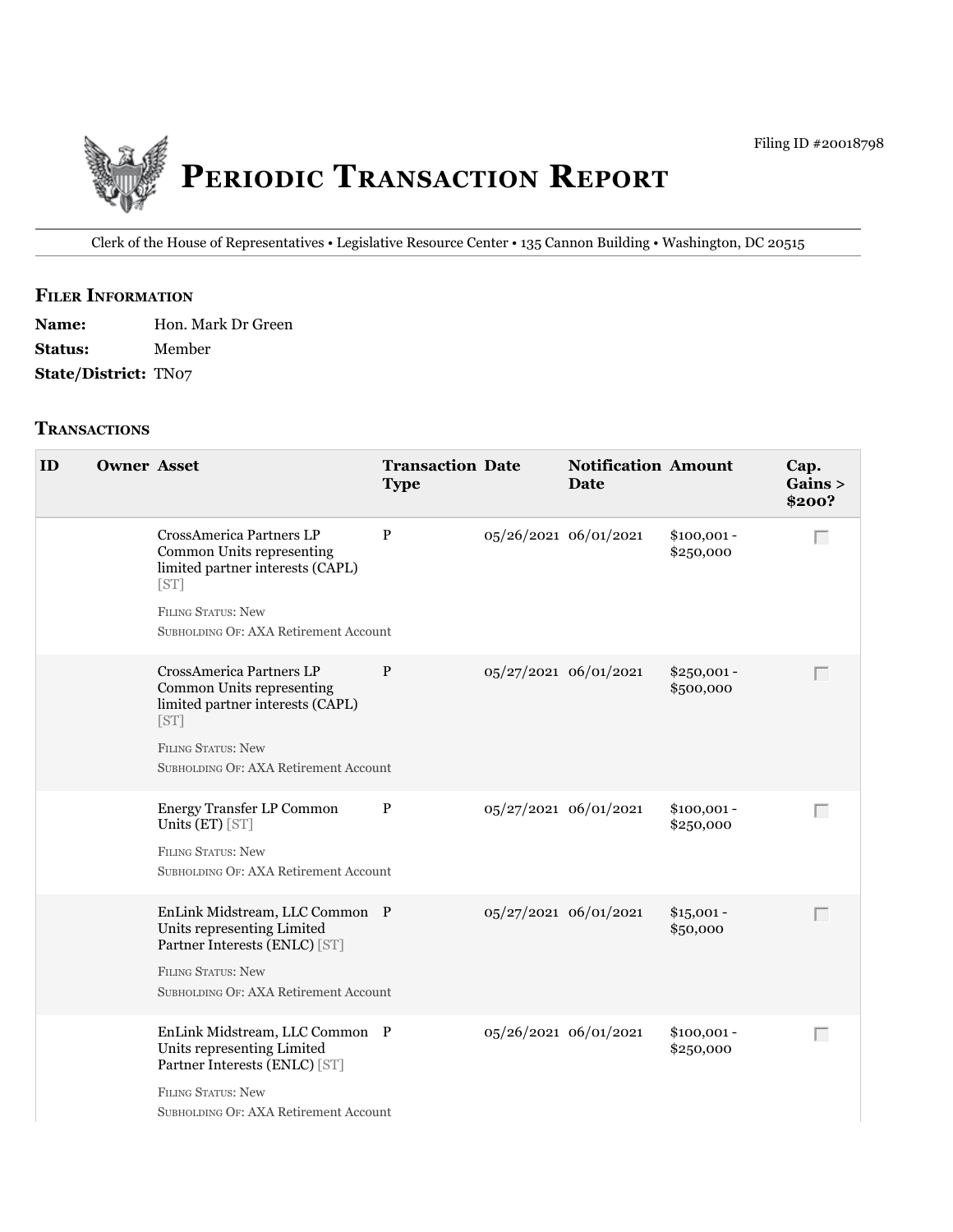| ID | <b>Owner Asset</b> |                                                                                                                                                                               | <b>Transaction Date</b><br><b>Type</b> |                       | <b>Notification Amount</b><br>Date |                             | Cap.<br>Gains ><br>\$200? |
|----|--------------------|-------------------------------------------------------------------------------------------------------------------------------------------------------------------------------|----------------------------------------|-----------------------|------------------------------------|-----------------------------|---------------------------|
|    |                    | EnLink Midstream, LLC Common P<br>Units representing Limited<br>Partner Interests (ENLC) [ST]<br>FILING STATUS: New<br>SUBHOLDING OF: AXA Retirement Account                  |                                        | 05/20/2021 05/24/2021 |                                    | $$1,001 - $15,000$          | $\Box$                    |
|    |                    | EnLink Midstream, LLC Common P<br>Units representing Limited<br>Partner Interests (ENLC) [ST]<br><b>FILING STATUS: New</b><br>SUBHOLDING OF: AXA Retirement Account           |                                        | 05/28/2021 06/01/2021 |                                    | $$15,001 -$<br>\$50,000     | Г                         |
|    |                    | NGL ENERGY PARTNERS LP<br>Common Units representing<br>Limited Partner Interests (NGL)<br>[ST]<br><b>FILING STATUS: New</b><br>SUBHOLDING OF: AXA Retirement Account          | P                                      | 05/20/2021 05/24/2021 |                                    | $$1,001 - $15,000$          | $\Box$                    |
|    |                    | PBF Logistics LP Common Units S<br>representing limited partner<br>interests (PBFX) [ST]<br><b>FILING STATUS: New</b><br>SUBHOLDING OF: AXA Retirement Account                |                                        | 05/27/2021 06/01/2021 |                                    | $$500,001 -$<br>\$1,000,000 | $\overline{\vee}$         |
|    |                    | PBF Logistics LP Common Units S<br>representing limited partner<br>interests (PBFX) [ST]<br>FILING STATUS: New<br>SUBHOLDING OF: AXA Retirement Account                       |                                        | 05/26/2021 06/01/2021 |                                    | \$500,001-<br>\$1,000,000   | $\overline{\vee}$         |
|    |                    | Shell Midstream Partners, L.P.<br>Common Units representing<br>Limited Partner Interests (SHLX)<br>[ST]<br><b>FILING STATUS: New</b><br>SUBHOLDING OF: AXA Retirement Account | P                                      | 05/26/2021 06/01/2021 |                                    | \$250,001 -<br>\$500,000    | Г                         |
|    |                    | Shell Midstream Partners, L.P.<br>Common Units representing<br>Limited Partner Interests (SHLX)<br>[ST]<br><b>FILING STATUS: New</b><br>SUBHOLDING OF: AXA Retirement Account | $\mathbf{P}$                           | 05/27/2021 06/01/2021 |                                    | $$50,001 -$<br>\$100,000    | $\Box$                    |

\* For the complete list of asset type abbreviations, please visit<https://fd.house.gov/reference/asset-type-codes.aspx>.